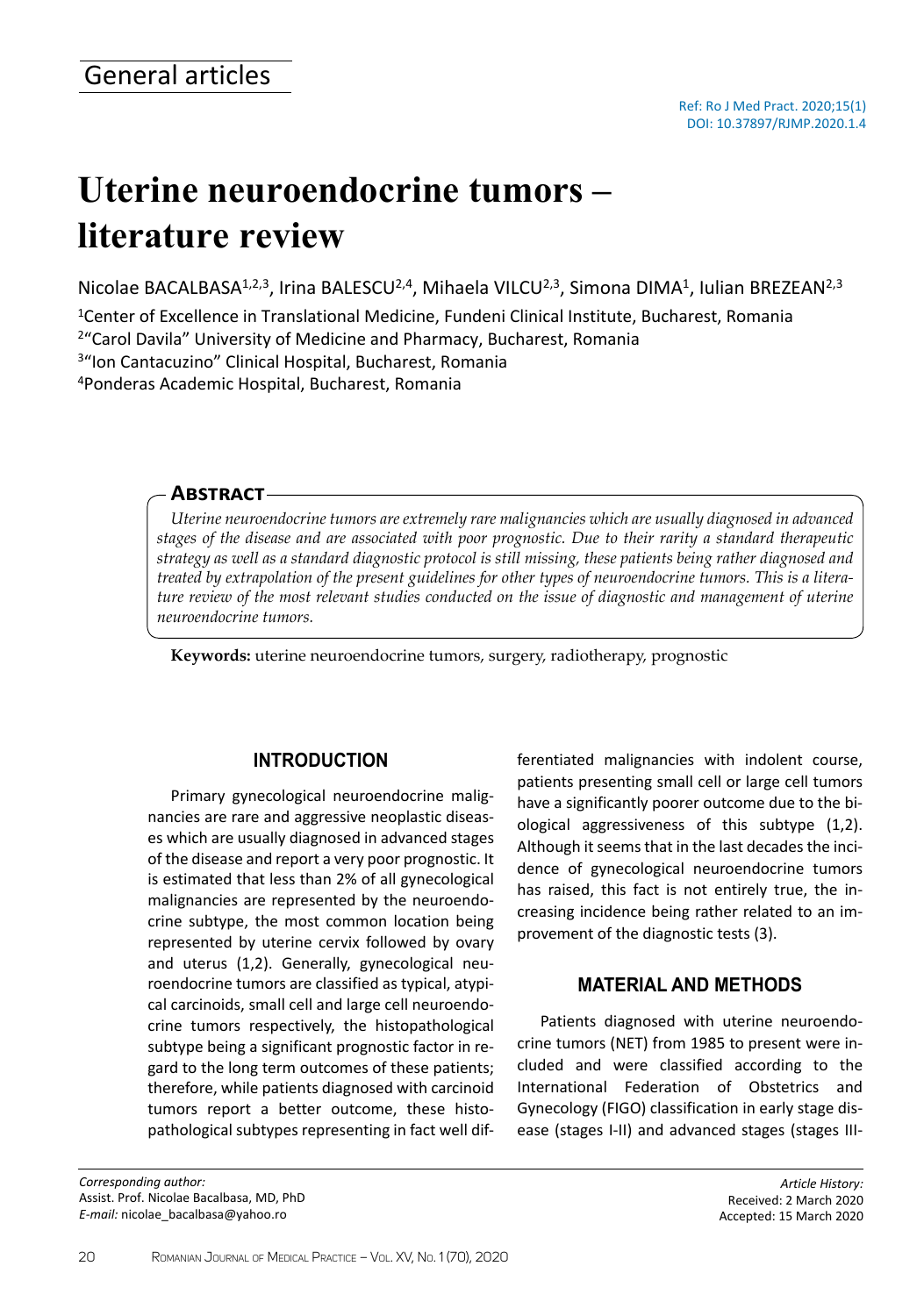IV). Medline research of the English literature between 1982 and 2020 was performed, all articles with the keywords "uterine", "neuroendocrine" "cancer" and "tumor" being reviewed. Further on, all related papers included in their reference list were also reviewed. Due to the extreme rarity of this pathology, case reports and small case series were also included.

# **HISTOPATHOLOGICAL CLASSIFICATION OF UTERINE NET**

Similarly to other types of NET, uterine NET are classified as low grade carcinoid tumors, high grade small cell NET and large cell NET. Since that moment there have been 20 cases of large cell NET, up to 40% of them being reported by the Eastern authors (4,5). However, pure large cell NET are rare, most often mixed variants of endometroid, serous adenocarcinoma or carcinosarcoma and large cell NET being encountered (6-9).

# **DIAGNOSTIC OF UTERINE NET**

Most often patients diagnosed with uterine NET present for diffuse pelvic pain, abnormal uterine bleeding or weight loss especially due to the fact that they are diagnosed in advanced stages of the disease, when distant metastases are already present; therefore is estimated that up to 80% of cases are diagnosed in advanced stages of the disease while up to half of them are diagnosed when distant metastases are already present (3). Whenever a patient presents abnormal uterine bleeding the first diagnostic step is to perform an endometrial biopsy; however, in cases which are finally diagnosed with uterine NET only an extremely small proportion will be diagnosed after endometrial biopsy (10). As for the utility of serum tumor markers detection, CA125, lactate dehydrogenase and neuron specific enolase have been proposed especially in patients with large cell NET; however these markers failed to demonstrate remarkable sensitivity or specificity in such cases (10,11). In the meantime association of imagistic methods such as pelvic magnetic resonance is not reliable in order to establish the final positive diagnostic due to the fact that most often these patients will present non-specific features such as no delimitation between endometrial lining and myometrium, large uterine masses with areas of necrosis and probably intratumoral hemorrhage  $(10).$ 

Due to the extremely low possibility of a uterine tumor to be a neuroendocrine one, unfortu-

nately a significant number of cases will be initially misdiagnosed and considered as poorly differentiated carcinomas; in order to have a correct and complete diagnostic, in such cases neuroendocrine markers should be tested during the histopathological analysis of the specimen (4). However, it has been stated that the positivity of one neuroendocrine biomarker is enough in order to classify a lesion as a NET; the most commonly suggested such markers are represented by CD56 followed by chromogranin, synaptophysin and neuron specific enolase (10). In the meantime, whenever the suspicion of diagnostic is of an uterine neuroendocrine carcinoma an important step during the diagnostic protocol is To establish if this tumor is a primitive one or is in fact a metastasis originating from other primaries such as from lung cancer. In this respect, when it comes to small cell uterine NET diagnostic criteria for primary uterine tumors include an unequivocal evidence of endometrial origin, dense sheet like growth in standard hematoxylin eosin stain and one or more positive neuroendocrine markers (12).

Interestingly, a significant number of cases will present mixed features of NET and adenocarcinoma of the uterus; however, in such cases it has been suggested that unless the NET component is very reduced the primary classification of these cases should be as NET due to the fact that this component is more likely to influence the long term clinical outcome (13). Once this observation has been stated the number of cases classified as NET significantly increased, leading to the increase of the proportion of such cases.

When it comes to the possible confusions when it comes to the diagnostic of uterine NET, a very interesting situation was described by Ono *et al.* in 2016; therefor the authors presented the case of a 41-year-old patient with previous history of presumed undifferentiated uterine adenocarcinoma, at that moment a total hysterectomy with bilateral adnexectomy was performed; however two years later she was diagnosed with suspect pulmonary nodules, was submitted to surgery and a upper lobectomy was performed; at that moment the histopathological studies raised the suspicion of large cell NET but the immunohistochemical staining demonstrated the presence of estrogen and progesterone receptors. Moreover, the histopathological characteristics of the uterine and pulmonary tumors were similar; in this respect the final diagnostic was the one of large cell NET combined with areas of endometroid adenocarcinoma and lung metastases originating from the NET component (14).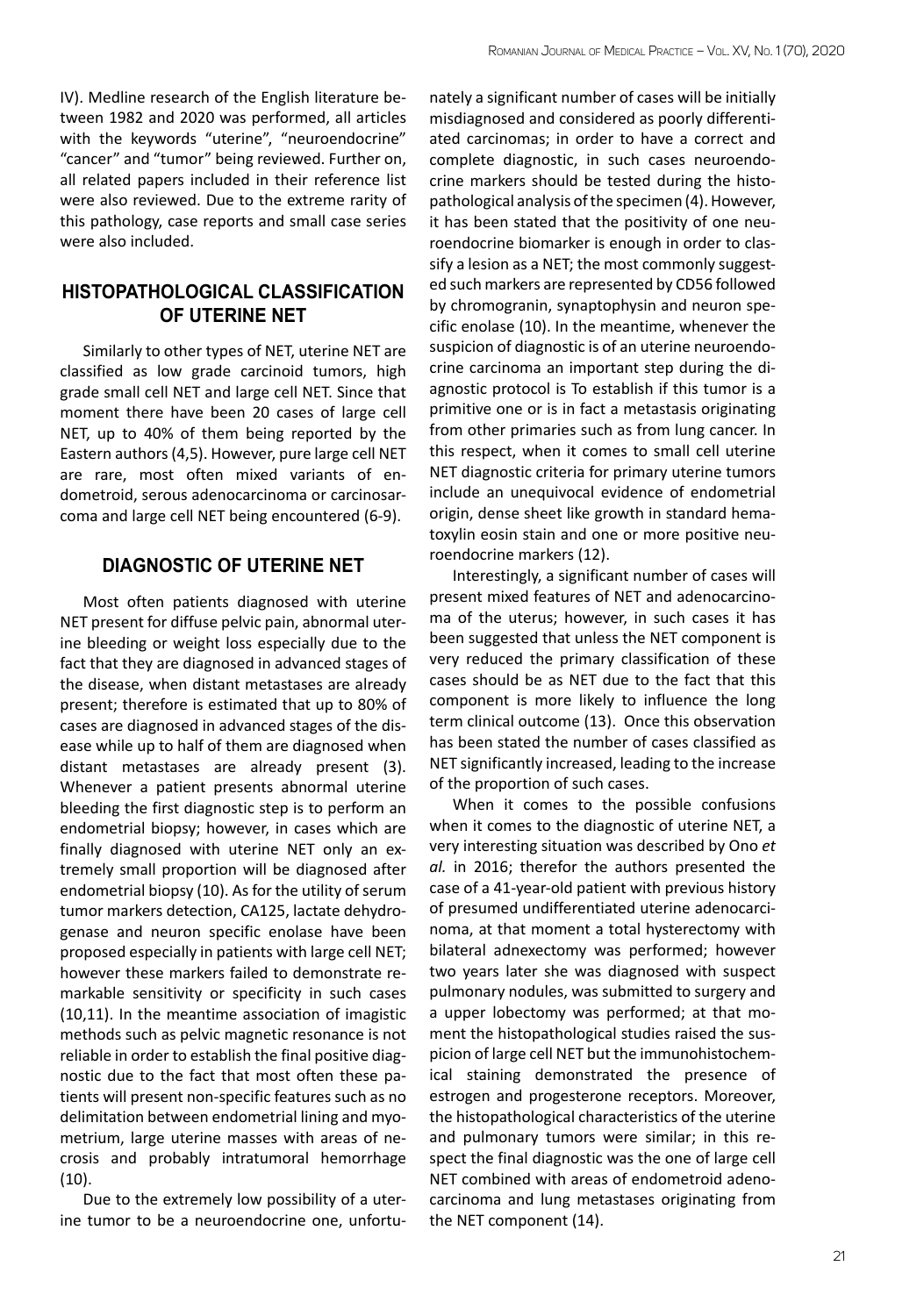## **MANAGEMENT OF UTERINE NET**

Due to the extremely low number of cases diagnosed with uterine NET a standardized therapeutic protocol is still missing, in certain cases the treatment being in fact extrapolated form small cell pulmonary tumors; therefore the therapeutic strategy proposed for uterine NET include association of surgery, radiotherapy and chemotherapy; however, due to the biological aggressiveness of these lesions most cases are diagnosed in advanced stages of the disease and have a very poor prognostic (3,15). In the meantime, extrapolating therapeutic strategies from other types of NET leaded to a preliminary conclusion that the most efficient therapeutic strategy might consist of surgery followed by radiotherapy. However, it seems that up to 70% of patients diagnosed with uterine NET are submitted to surgery as initial therapeutic strategy (3).

In cases diagnosed with small cell neuroendocrine tumors of the uterine body most often the first intent therapeutic option consists of surgery followed by adjuvant chemotherapy and radiotherapy; however the overall prognostic remains very poor, most cases diagnosed so far presenting recurrent disease within the first two years of treatment (9,16-19). However, the biological aggressiveness of these lesions explains the high propensity to spread rapidly through the lymphatic and hematogenous pathways leading to the apparition of large, disseminated adenopathic masses as well as of parenchimatous metastases at the level of the liver, lungs and even brain (20).

When it comes to the utility of adjuvant chemotherapy, it seems that the most efficient therapeutic strategy proposed so far consists of a combination of platinum salts such as cisplatin and etoposide or irinotecan (21).

Due to the improvement of the diagnostic and therapeutic strategies, it has been demonstrated that the mean survival interval has increased in the last decades, from 42.9 months for patients diagnosed before the year of 2004 and 47.7 months for patients diagnosed after this moment  $(p = 0.44)$  (3). When it comes to large cell NET, a recent study came to underline the fact that at three year after the initial diagnostic none of the cases having this diagnostic was not disease free, the longest disease free survival reported so far being of 20 months (4).

### **CONCLUSIONS**

Uterine NET represent a very rare and aggressive biological subtype of uterine malignancies which are usually diagnosed in advanced stages of the disease; due to the extremely low number of cases reported so far standard therapeutic strategy is still missing; however it seems that extrapolation of the protocol from other types of NET might provide an improvement of the overall survival. Therefore, most cases reported so far have been treated by cytoreductive surgery followed by adjuvant radiotherapy as a stand-alone procedure or in association with chemotherapy. However, prospective studies are still needed in order to establish the most appropriate therapeutic strategy and to investigate the potential role of targeted therapies.

#### **Acknowledgement**

This work was supported by the project entitled "Multidisciplinary Consortium for Supporting the Research Skills in Diagnosing, Treating and Identifying Predictive Factors of Malignant Gynecologic Disorders", project number PN-III-P1-1.2-PCCDI2017-0833.

#### **references**

- 1. Rouzbahman M, Clarke B. Neuroendocrine tumors of the gynecologic tract: Select topics. *Semin.Diagn.Pathol.* 2013; 30:224-233.
- 2. Patibandla JR, Fehniger JE, Levine DA, Jelinic P. Small cell cancers of the female genital tract: Molecular and clinical aspects. *Gynecol.Oncol.* 2018; 149:420-427.
- 3. Gibbs J, Mei S, Economos K, Lee YC et al. Clinicopathologic features, incidence, and survival trends of gynecologic neuroendocrine tumors: A SEER database analysis. *Am.J.Obstet.Gynecol.* 2019; 221:53.
- 4. Jenny C, Kimball K, Kilgore L, Boone J. Large cell neuroendocrine carcinoma of the

endometrium: A report and review of the literature. *Gynecol.Oncol.Rep*. 2019; 28:96-100.

- 5. Matsumoto H, Nasu K, Kai K et al. Combined large-cell neuroendocrine carcinoma and endometrioid adenocarcinoma of the endometrium: A case report and survey of related literature. *J.Obstet.Gynaecol.Res.* 2016; 42:206-210.
- 6. Tamura T, Jobo T, Watanabe J, Kanai T et al. Neuroendocrine features in poorly differentiated endometrioid adenocarcinomas of the endometrium. *Int.J.Gynecol.Cancer* 2006; 16:821-826.
- 7. Mulvany NJ, Allen DG. Combined large cell neuroendocrine and endometrioid

carcinoma of the endometrium. *Int.J.Gynecol.Pathol.* 2008; 27:49-57.

- 8. Posligua L, Malpica A, Liu J et al. Combined large cell neuroendocrine carcinoma and papillary serous carcinoma of the endometrium with pagetoid spread. *Arch. Pathol.Lab Med*. 2008; 132:1821-1824.
- 9. Froio E, D'Adda T, Fellegara G et al. Uterine carcinosarcoma metastatic to the lung as large-cell neuroendocrine carcinoma with synchronous sarcoid granulomatosis. *Lung Cancer* 2009; 64:371-377.
- 10. Hiroshima K, Mino-Kenudson M. Update on large cell neuroendocrine carcinoma. *Transl.Lung Cancer Re*s. 2017; 6:530-539.